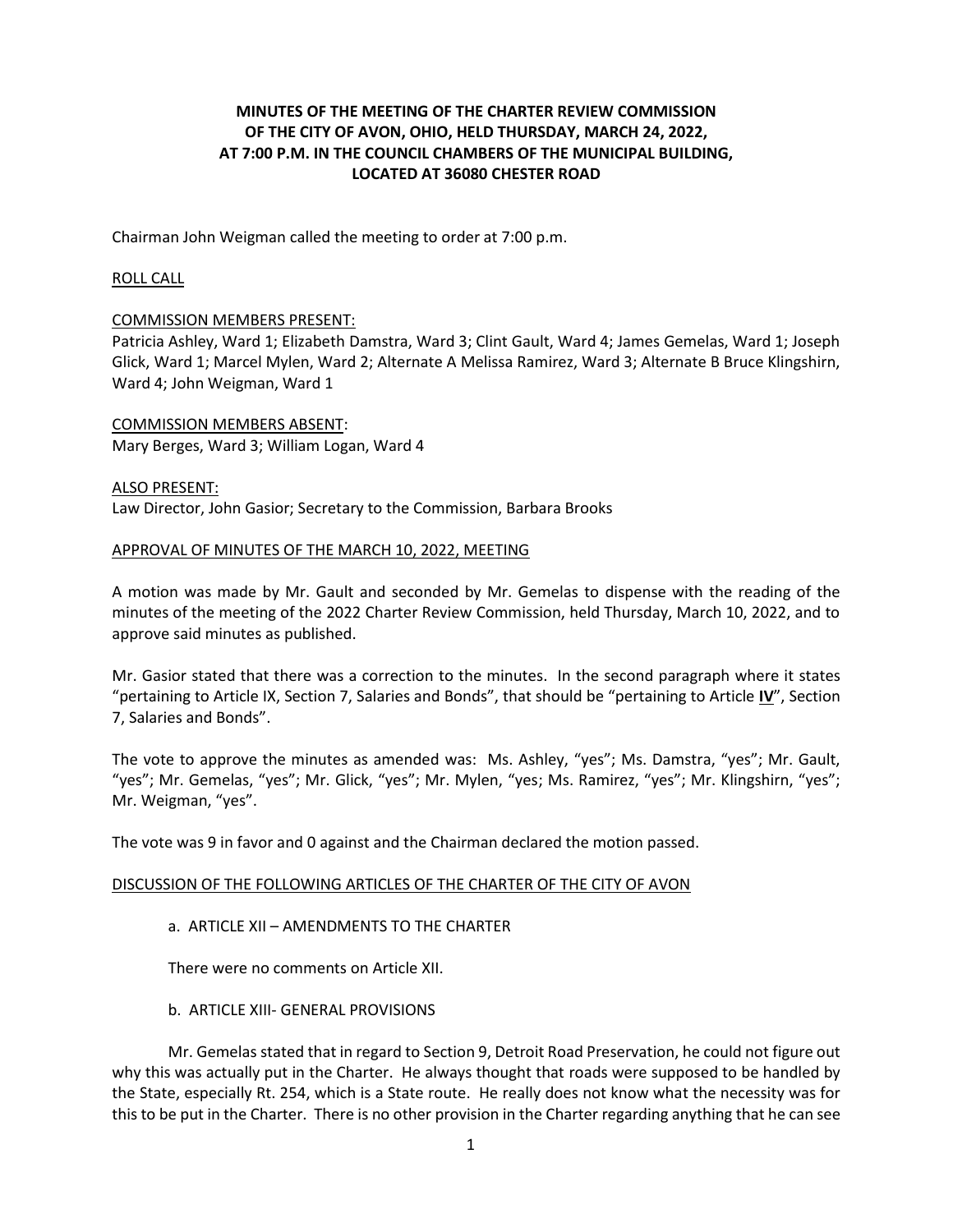as related to zoning, or traffic ordinances or traffic laws. He wanted to find out a little bit more about the history of it and why they chose to put that in the Charter for any particular reason. He just thought it was something that could cause a problem for us in the future in case the City or the State actually decided to come through here and expand the road. As far as making the road larger, he thinks we are choking with traffic in this town when it comes to certain areas of Rt. 254. He has lived here since 1994 and has been in the area since the 80's and he has never seen it this bad and he thinks putting this in the Charter and hamstringing us for whatever reason just seems out of place.

Mr. Gasior stated it was an interesting Charter Review Commission that got together back then in 2003. He believed that several of the members were part of the Avon Historical Society and one of those members spearheaded the drive to get that particular provision passed. He thought that their goal was to somehow try to curtail growth and they thought that by keeping Detroit Road to two lanes or three lanes they could do that. They were primarily looking down Detroit Road probably east of Jaycox where it has a pretty rural sort of flavor to it and they wanted to preserve that. And the same is true if you go west. Once you get past the High School, things changed to more of a rural character of spread-out homes and he thought that they wanted to make sure that we kept that to two or three lanes. Mr. Gasior thought that the question that Mr. Gemelas will be asking is what would we do as a City if the State wanted to widen Detroit Road to four or five lanes? It is a State route and they do control it so if they wanted to spend the money and widen the street, he believed they would be able to do that and what that would do to us is that it would force us into a court situation where we would have to uphold our Charter provision and say we cannot allow the State to do it and then we would end up in this battle between the State and the City in court, spending money and probably losing because he thought that the State would prevail on that.

Mr. Weigman asked if the theoretical widening of Detroit Road would involve both City and State dollars and Mr. Gasior said generally it does. It usually is an 80%/20% function or 90%/10% so the State usually pays the lion's share of the cost but the City is still going to be obligated to pay that 10% and then has to give them permission to come in. There is consent legislation that comes through Council twice a year when the State is going to do work on bridges going over I-90. How does that relate? They have to get permission to come in and do work on Detroit Road and if we do not grant the permission and it is a State route, it just creates a lot of legal issues that Mr. Gasior does not think any community in Ohio has ever dealt with.

Mr. Gault stated that it is interesting looking at different cities and how they are built and you think about all of these houses that are in Avon that have historical integrity and character and charm and the question you ask is, what type of city do we want to be not today or even 10 years from now but say, 30 or 40 years from now. You look at Lorain Road in N. Olmsted and how kind of crazy it is; N. Olmsted has a lot of great amenities but it is also kind of clustery. He thought that the intent behind preserving Detroit Road was to try to make an effort to make at least a part of the City of Avon less hectic. He thought what they were trying to do back then was to say, we have different parts to the City; let's try to preserve the French Creek District as part of the City that has less speed, less craziness on the roads, where the festivals can be held, etc. He noted that the City has purchased different historical properties such as the Jameson House and the Cahoon House, trying to preserve some of what Avon used to be built upon. The school house across from Avon Commons was going to be torn down and that was preserved. Mr. Gault felt at some point Detroit Road has to go to three lanes all through Avon but when you think about how you widen to three lanes, when you look at the houses down Detroit Road going from Westlake into Avon, the road will be up on the front doors of some people. So it is controversial sometimes because you are taking away a lot of the character of some of these houses and it diminishes the value of the home but when you start widening the road, that is kind of what you get into with some of these places. So from a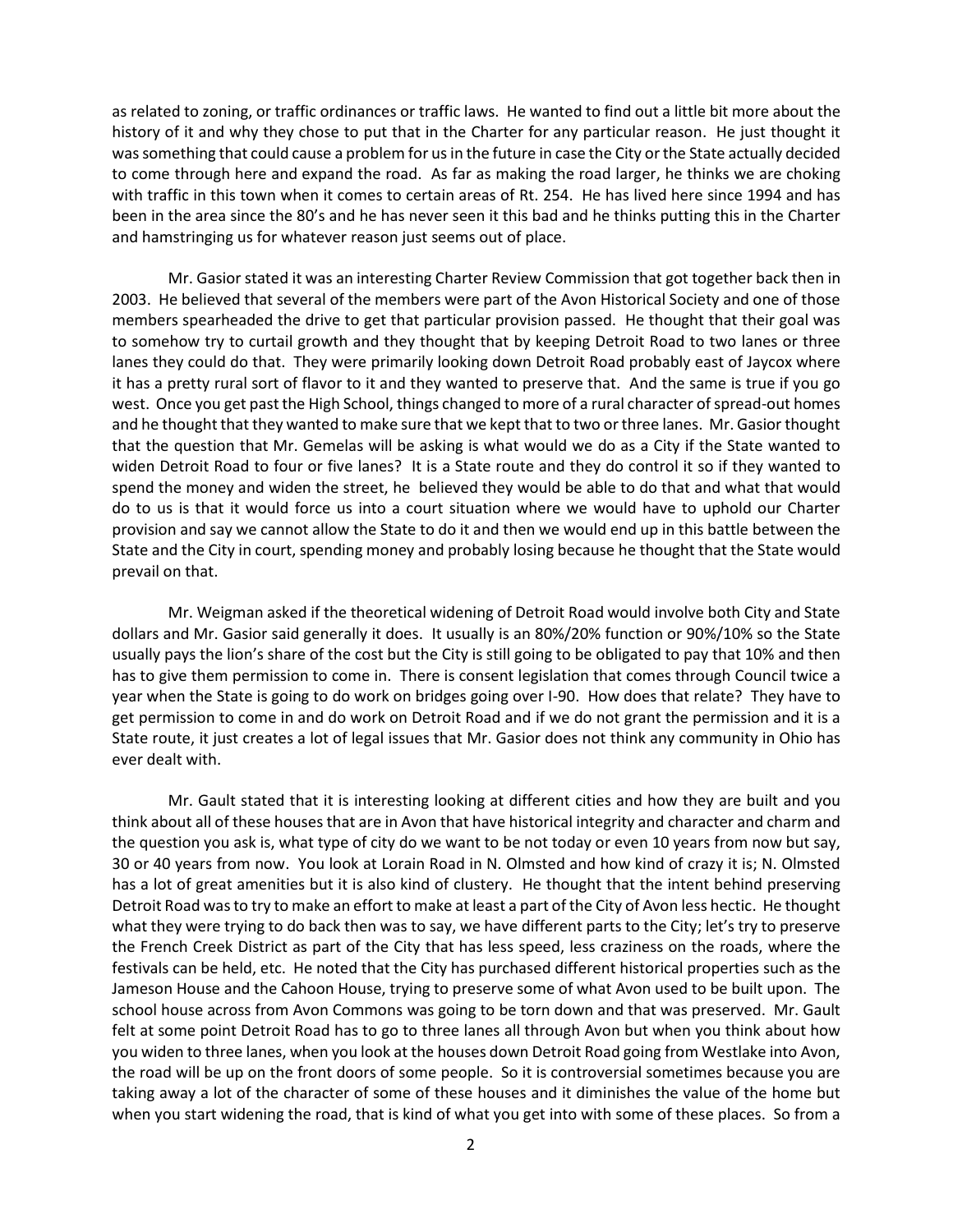historical perspective that was what was happening then; they were trying to preserve some of the character and charm of the older houses in Avon.

Mr. Mylen stated that Mr. Gault was making the assumption that the road is going to be widened. Nobody is talking about widening the road. All we are talking about is taking a burden off from the City. If the road is going to be widened, there is going to be a battle with the State anyway but at least we do not have to take it to court or be taken to court and spend a lot of the taxpayer money to do it because it is not our road; it is the State's road and that is the only thing. It has nothing to do with preservation of anything and if you take a look at Westlake, Westlake is two lanes, just like it is on the east end of Avon and the most they are talking about is going to a left turn lane at certain intersections which we have at both Jaycox and at Lear. Nobody is talking about widening the road; just because you remove this from the Charter does not mean we are going to do it and that was the whole thing.

Mr. Gault said that, for him, it is less of a stance and more of an explanation behind why they were trying to put it in the Charter, which was to make it a hurdle for someone to push it along.

Mr. Klingshirn stated that it is an interesting case and would be lucrative for the attorneys and that is what is going to happen because he thought that the City would have to challenge the State on it and say it is in our Charter and they cannot do it. All we would be doing would be spending a lot of money and lose. Ms. Ramírez added that she thought that the other thing to think about is that putting this on the ballot is going to open a can of worms; even when we have all this reasoning behind it we all know that there will be a legal fight. Mr. Mylen noted that it has been on the ballot twice to remove this Section in the Charter. Mr. Gemelas said, was he nderstanding that this has actually gone to the voters on two different occasions and Mr. Mylen said, yes.

Ms. Ashley said she believed this was brought to the ballot in 2017 and she was on that Charter Review Commission. There were individuals that came to the meeting when it became known that that was potentially coming to the ballot and everyone that spoke had the same concern. They felt that if we removed this from the Charter, then the next week the construction vehicles were going to show up. She wants to try to get individuals to understand that what she would like to accomplish is to prevent the City from having to get into a legal battle. If the State does say they are going to widen Detroit Road, then the way that this is written, Avon basically has to contest that and say we are going to fight it. She does not think getting this removed from the Charter is going to work but perhaps we could insert some sort of language such as, "unless forced upon by the State" or something to that effect so that way we are not giving the illusion that we are going to widen the street next week.

Mr. Gault asked Mr. Gasior what he thought about that. Mr. Gasior said the original 2003 passage of the Charter amendment was highly controversial and several members of that Charter Review Commission resigned in protest over the fact that they were trying to put that in the Charter. He said, so having lived through that and having lived through the last two attempts to get it out of the Charter, he just thinks it is pretty harmless sitting there; it really does not bother him. He does not see anything happening in the next 20 or 30 years and if something did happen, if the State did come in and say they wanted to widen Detroit Road, there are several ways we could avoid a big legal battle over that by just simply having Council put a Charter amendment on the ballot that year and let people know that we have to amend the Charter so that we can move forward with road construction and let the people decide what they want to do. This is not something that he sees as an urgent need to address. It has been shot down twice with the last two Charter Review Commissions that put it in front of the voters. The voters have spoken; they have not changed their minds. They see it as a preservation issue as Mr. Gault points out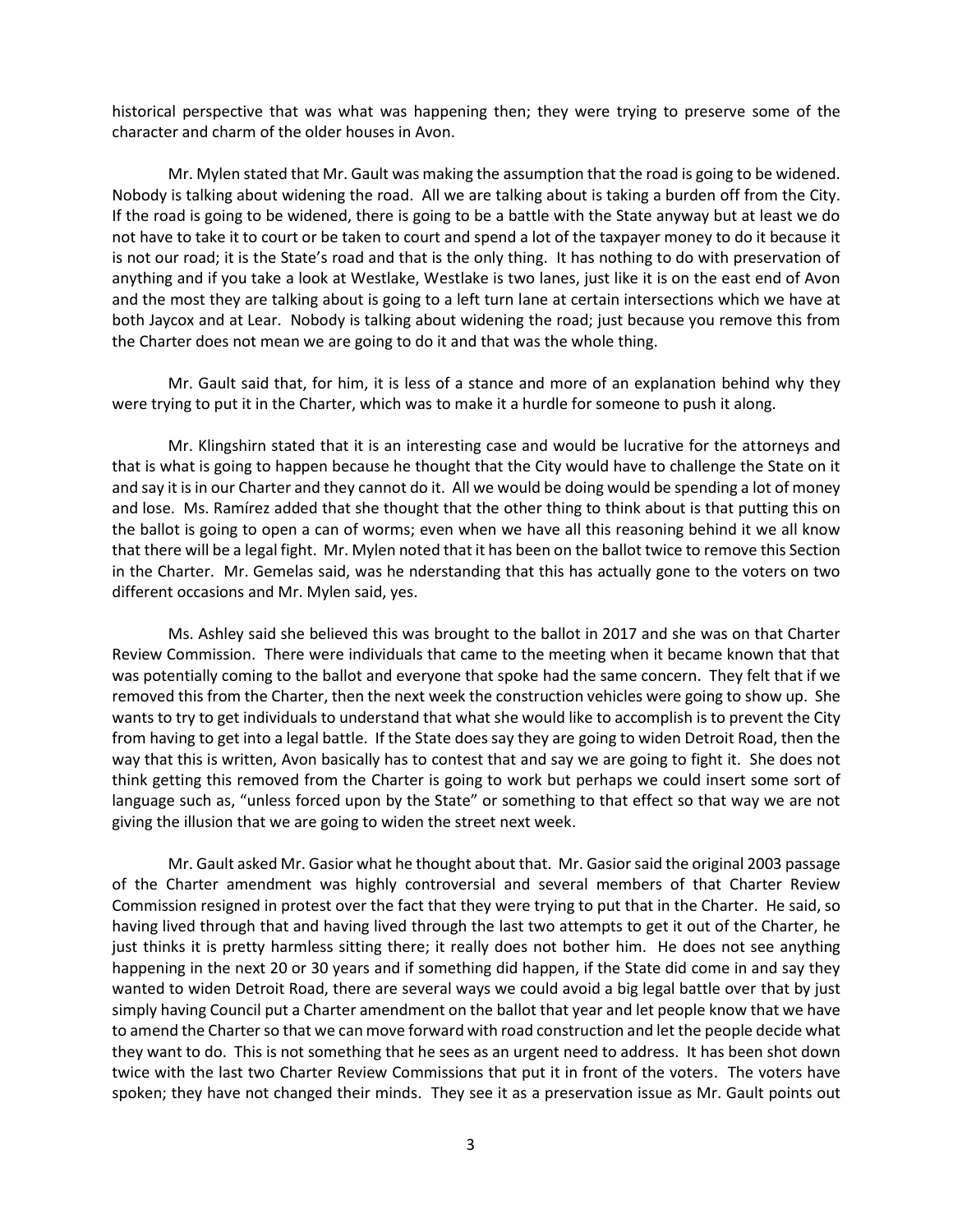but he thinks they also see it as an anti-growth sort of provision, that if we can keep Detroit Road to three lanes we can eliminate significant development down Detroit Road.

Mr. Glick asked Mr. Gasior, with Detroit Road being a State route, would the City even have a right to widen it on its own? Mr. Gasior answered, yes, every city seeks State money for their road programs every year, and if the State believes that your project is worthwhile they will fund that project to the tune of maybe 80% or 90% and then you advertise for bids and follow all the State procedures and go ahead and do your project.

Mr. Glick stated, so the widening would be something that is pursued by the City with State funding. It is not something that the State would come and say they are going to widen Detroit Road to four lanes from x to y. Mr. Gasior noted that we actually did that two years ago in conjunction with the sanitary sewer project over by Elizabeth, Puth, and Joseph on Detroit Road. It was proposed to widen Detroit Road from Jaycox all the way to Nagel to three lanes and insert that middle left turn lane. He does not know exactly what happened but we did not perform that aspect of the job. We did put in the sewer and we did the side streets which were our local streets and we covered that cost and that was the way that worked out. When we did the three lanes from Healthway Drive west to Stoney Ridge in 2005 or 2006, that was done with State funds and he believed it was a 90% job. It moves traffic through there better than it used to although it still backs up at rush hour. He does not think even five lanes can solve that problem. Mr. Glick said that is a good point; there are a lot of studies that suggest that the wider your road is, it is going to create more demand so that things that are slightly less convenient for people will be underutilized and you will see the same backup we have on Detroit Road.

Mr. Gasior said that he remembered going to ODOT's headquarters in Columbus when we were looking for some funding to improve the intersection of Nagel and Detroit. He said you present your case to a panel of about 20 or 30 ODOT District heads and you have to have everything laid out such as traffic studies, etc. You have to develop what is called your "warrant". And they score you and then based on how you score, they decide how much money you are going to get and whether your project is going to go forward. A lot of it has to do with how much money the City is willing to put into the project because obviously if your City can put half a million dollars into the engineering up front, that makes it a little bit more desirable for the State to go forward with funding because they have a project that is shovel-ready. So we work with the State on these things. With this Charter provision, there is probably not going to be any push by the City to go to five lanes because we are restricted because of the Charter amendment. But he does not see how the State would come through here at some point down the road and just all of a sudden tell us that we have to widen the road. He does not know that they have ever done that in any community where they forced their way into a local community and said a road had to be widened. So he just feels this issue is not harming the pro-widening people right now because there is not going to be a pro-widening group forming. He thought that everybody's focus of attention right now is on Chester Road and seeing that get widened to five lanes and seeing all that commercial/industrial property down there get developed. He does not think there is any focus on Detroit Road primarily east of Nagel because there are no sewers there and development is not really going to happen there until sewers come.

Mr. Gemelas said that it just seems odd that we would put something like this in the actual Charter. He can see a number of problems with it as far as trying to enforce it or just ignoring it. He would think we would have more of a problem ignoring it because he thought somebody would take that up. As far as picking which street we are not going to widen, it seems more like a spot zoning issue than anything else. And we took a lot of care into updating all of our ordinances and our regulations when it came to zoning in the City and there were a lot of people who were not very happy about what we did and at that time there was a lot of discussion about removing a lot of different things and he thought that some of these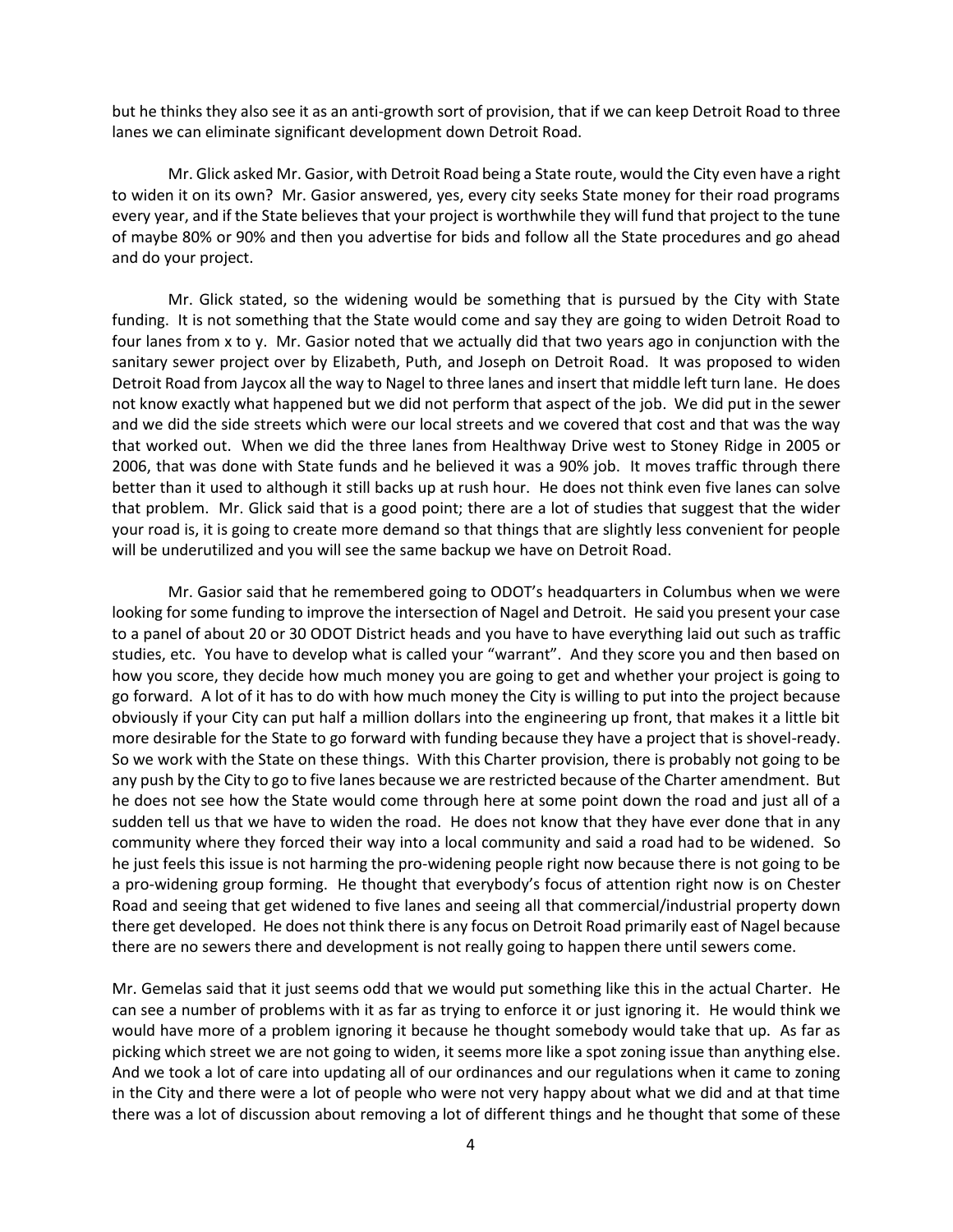provisions, if they thought they could get it on the Charter, they would have if they thought it would prevent certain growth in this community. But we have been through it. Avon started growing like crazy; we had housing developments going in all over the place. People really wanted to control it and he understands it. But it still seems to him that keeping this provision in the Charter is really just a recipe for disaster later on down the road. And he thinks that somebody could use it to their advantage. Say we decide we are going to increase the size of the roads in other portions of the City; someone is going to look at the Charter and say we chose not to do it on Rt. 254 so why don't they do the same for Chester Road or whatever other road we have here. Mr. Gemelas said, so he thinks it is fraught with issues. He just always thought it was very unusual to have in the Charter; it seemed like a pet project for somebody, and realistically having that in there is a recipe for disaster. He is sure that people probably want to keep it because they do not want to lose their property on the road, but the State has the right to come in, subject to all legal highways, and every deed that is recorded.

Mr. Gasior stated that in 2003, there were a lot of people upset about this being in the Charter. It was expressed a number of times that this is not the type of provision that you would want to have in a City Charter, that it had no place in the City Charter. But the people that were there were headstrong about doing this; they really believed that this was an historic preservation issue. Mr. Gasior said, and then he thought that some of the anti-growth people realized that this might work for them as well to curtail growth and so it was a marriage of those two groups that was able to get this legislation passed.

Mr. Weigman asked if Mr. Gasior recalled how close the vote was in the last two attempts to overturn this and Mr. Gasior said that he thought that in the last one it was a little over 60% against. He said he would get that number for the next meeting. Mr. Klingshirn said that people around town thought Detroit Road was going to be five lanes from the railroad tracks to Westlake.

Mr. Gault noted, so this is something that the City would be bringing up to want to do. The State probably would not bring it up because they have enough real issues of funding other places, and the City does not have any intention of doing it, so it is almost like a provision that does not matter one way or the other. Mr. Gasior stated that the City is not going to be pushing for a five lane road until all the residents are pushing for that and that is why he said we are looking at something that is probably 30 or more years down the road.

Mr. Gemelas said that the only reason he brings it up is because he still thinks someone is going to make the argument of why we have one area of this town limited in the size of the road that we can expand and not others. He still thinks this will pose a problem with an argument to be made by a developer or somebody else that is against the expansion of other roads in the City and arguing, well, why didn't we protect this area? Ms. Damstra asked, is it not because it is the French Creek District? It is like an historical road. Mr. Gault said, yes, he thought Ms. Damstra was right on that. He thought that the Planning Commission wanted to preserve the French Creek District and make it different. Mr. Gasior added that all those provisions are in the Codified Ordinances. Ms. Damstra asked how far the French Creek District goes on Detroit Road and Mr. Gasior said from Middleton west to French Creek Road.

Mr. Glick stated that when this was challenged a decade ago, it lost 2/3 to 1/3. He said that Mr. Gemelas raises a good point. This provision is in the Charter to preserve Detroit Road; do we want to explore other areas and other provisions in this Charter to preserve other parts of Avon?

Mr. Gemelas noted that this does not just say "French Creek District". This is Rt. 254 from Westlake all the way to Sheffield. So this does not have as much to do with one or two little intersections; this is all of it. Again, it just seems strange that we would have it for one main section of road that bisects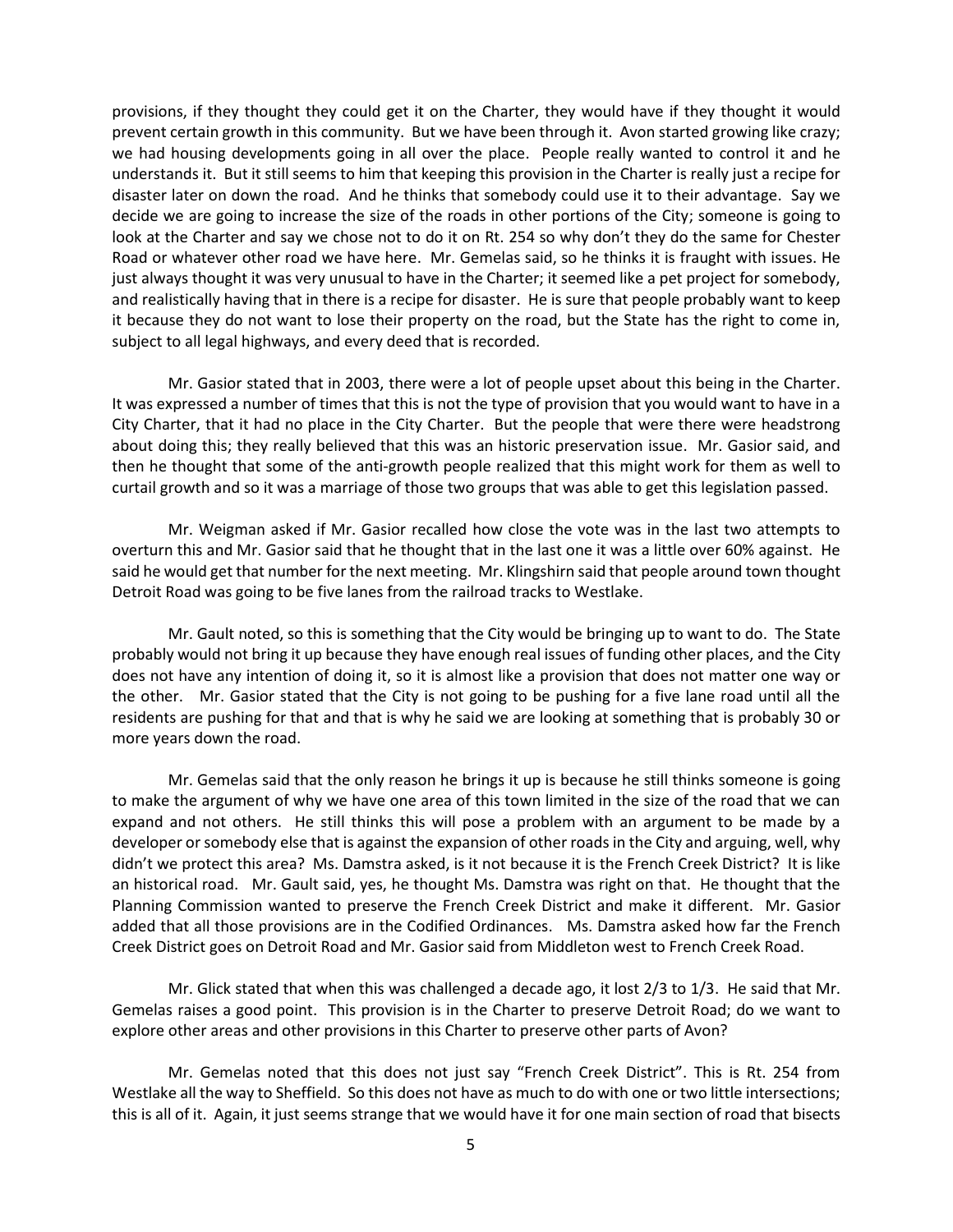the entire City vs every other road that bisects the City as well. He said that he understands it; people think it is going to control the growth. And Article XV, regarding lot requirement sizes, is the type of thing that was taken up in the Supreme Court for purposes of controlling the growth which turned out to be a violation of civil rights because of cities that were talking about requiring five-acre lots and that was really done for one purpose. They did not want people of a certain caliber building and this is where some of this really went south on some of the cities. It just seems like Section 9 is a decent idea but it does not belong in a Charter and now that it is in there, it is a thorn in there and no one is going to pull it out because they think it will open up Pandora's Box.

Mr. Weigman stated that unless somebody else has further comment, we have probably covered the ground on this and probably will decide that we are not going to pursue it in this Commission.

Ms. Brooks asked if they wanted to take a vote. Mr. Gasior stated that they do not have to take a vote on it right now. He said that he would like to come back and let them know what the votes were the first time it passed and then the next two attempts to repeal it.

Mr. Weigman asked Mr. Glick if he had just looked that up and Mr. Glick responded that it lost 2/3 to 1/3 to repeal it back in 2007 and the last attempt lost 60% to 40%. Mr. Gasior stated that in 2003 he thought that it passed in the 55% area. He said that he might also point out that with the accepted intersections and approaches to intersections, you could start from Rt. 83 and go west and could probably widen the entire Detroit Road in the French Creek District to five lanes because you would probably be up against an intersection somewhere. So under the way that the Charter is written, he thought you could actually take the entire French Creek District and turn it into five lanes right now.

Ms. Damstra said that just being in the City at 11 A.M., it is not that busy. She can easily get from one side of Avon to the other during the middle of the day. It is really just rush hour that it is congested.

Mr. Mylen said that he agreed with Mr. Gemelas. The big reason that he wanted to take the provision out has nothing to do with development. He was not looking at it from a legal standpoint like Mr. Gemelas is but he was looking at it as a cost to the City. But Mr. Gemelas brought up some good points that are important. The problem is we can discuss those points and understand them but the electorate does not know why we are doing what we are doing and it is not something that is easily explained.

Mr. Gasior stated that you would probably have to campaign and get the word out but he knows that you would be up against other people campaigning to keep it in. Mr. Klingshirn added that the last time that it came up there was a group that was passing out cards urging people not to vote for it because then Detroit Road would be widened. That was not the intent but that was their perception. Mr. Gasior said it is a tough issue and he would like Mr. Logan to be here at the next meeting for more discussion.

Mr. Weigman said that they would put it on the agenda for the next meeting as a discussion point.

## c. ARTICLE XIV – LANDMARK PRESERVATION

Ms. Damstra noted that in Section 2 (a) where it says "The Commission shall issue a demolition permit no later than six months" – that seems like a lengthy period if someone is working on a project. Mr. Gault, who is a member of the Landmark Preservation Commission, explained that the six months was to prevent someone coming in and just tearing down a landmark and also giving the Commission some time to see what could be done to save it. Usually it is a smooth, friendly process; it is very rare that the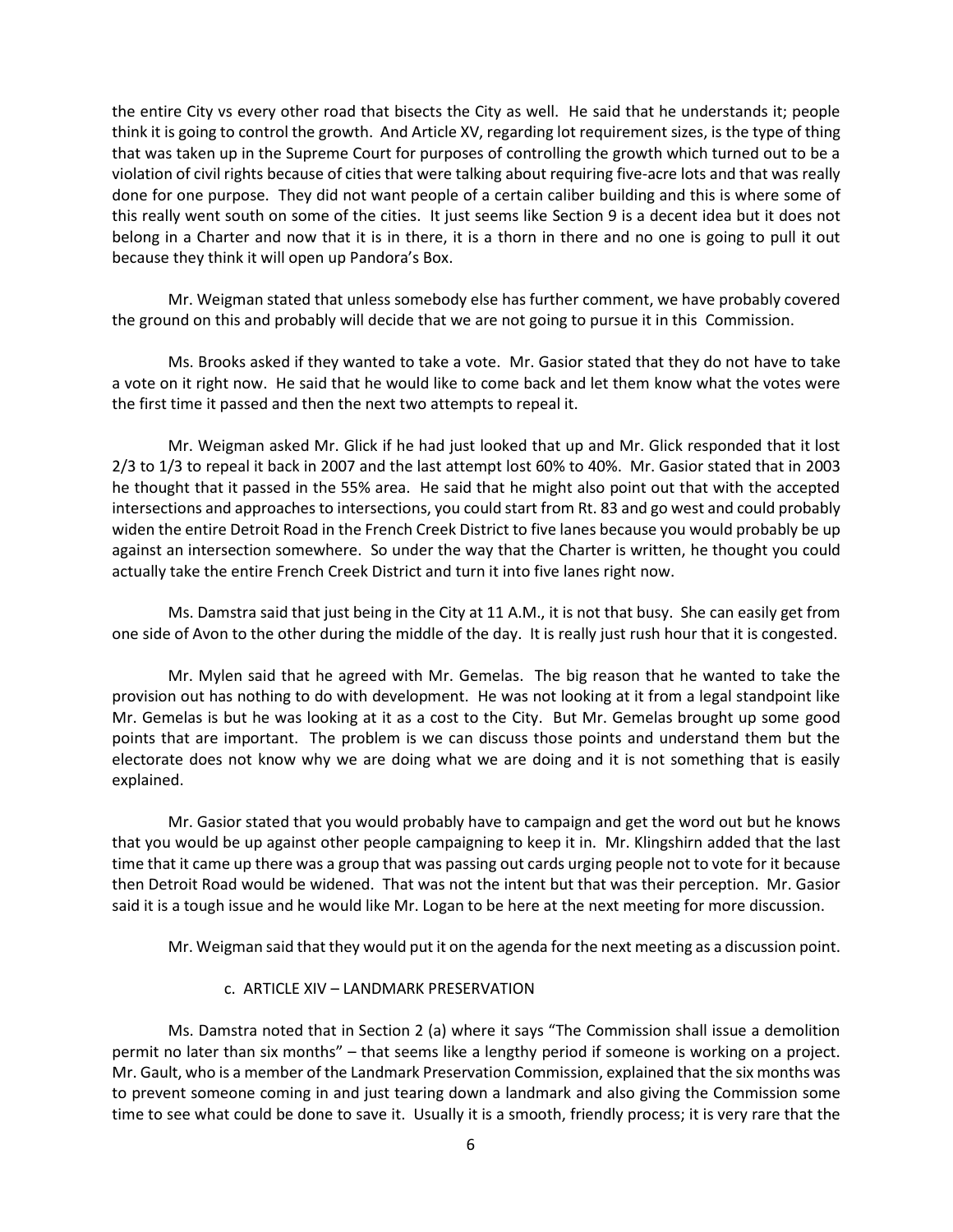Commission ever says it is against the demolition. And if people tear it down without the permit, it is a pretty light fine. Mr. Gasior added that we have never had to charge anybody with the fine but he believes at worst it could be \$500. Ms. Damstra said that her question more is, are you waiting six months to make sure that it is a good fit not to tear it down like you are doing your due diligence to make sure of all of that? Mr. Gault said there was a push with the LPC a couple years ago to get more teeth in the permit to make it more meaningful because the reality is right now if a person wants to demolish something, they can just do it and you cannot do much about it. The six months was just the idea to give the Commission some time to see what else they could do. One of the points that was brought up was if you paid a contractor to come to the LPC meeting, how much would it cost to come to the LPC vs what would it cost just to pay the fine not to wait the six months?

Mr. Weigman asked if there was further discussion on Article XIV and Mr. Gasior said he would just add one thing. This was part of that 2003 group and this was actually written by one of that group. It has some unusual things like four members; usually you go with an odd number on a Board because you could have a tie vote every now and then. Mr. Gasior had nothing to do with it and then it went to the ballot and was passed. Council has never really passed any legislation to put teeth in it.

#### d. ARTICLE XV – LOT REQUIREMENTS FOR SINGLE-FAMILY DWELLINGS

Mr. Gemelas asked where these requirements were pulled from and Mr. Gasior said they are from the Ordinance. Ms. Damstra said, yes, almost word for word. Mr. Gemelas asked if there was any reason that they needed to be in the Charter and Mr. Gasior responded that the thought at the time was that these provisions have been codified in Chapter 1262.04 and let's just put those provisions in the Charter so that no future Council can either reduce or expand on them. Well, they could expand but no one could reduce down to something less than 100 ft. x 150 ft. They had already repealed the cluster law; the cluster law was in Chapter 1266 and that was repealed in 2003. There were no more clusters being built after that Chapter was repealed.

Mr. Gemelas stated that the Board of Zoning Appeals only has a certain amount of authority to amend that with a variance. It is pretty strict at a 5%. So you really hamstring your BZA because if they are running afoul of the Charter, then they do not have the ability to go beyond that 5%. Are we going to get into other concerns about that? Again, he likes the intent but it seems like some of the pet projects got a little out of hand; are we going to put in the Charter that we cannot have yard signs because we do not like the size of the signs on Rt. 254? He hopes not; that is why we have a comprehensive plan; we have all of that. It just seems redundant for some reason and he thinks it poses more of a problem to the BZA because he can see someone making the argument that their neighbor got a variance that was larger than 5% and if that is against the Charter, the BZA has no authority to do such thing. That is why he thinks having that in there is probably not a great idea.

Mr. Gasior said that we have dealt with this maybe six to eight times in Board of Zoning, even before it got to Board of Zoning where we calculated the 5% to determine whether or not someone was going to be able to do a lot split. He did not realize they were going to go so far as to restrict the BZA. When it was originally written there was not going to be any authority on the part of the BZA to change anything. He said that they had to give BZA something; they had to give them 5% just in case the legals were off and so they went with the 5%. It has been working and people accept it; they know what their limitations are when they split off the lots and they want to build a home. We see a few flag lots now, a flag lot being a 60 ft. front that opens up into a bigger portion in the back but it has been working. That really has not been a big outcry even with the developers; they seem to accept the fact that they are going to have to build 150 ft. x 100 ft. lots and they do it. Mr. Klingshirn stated that he has been on BZA for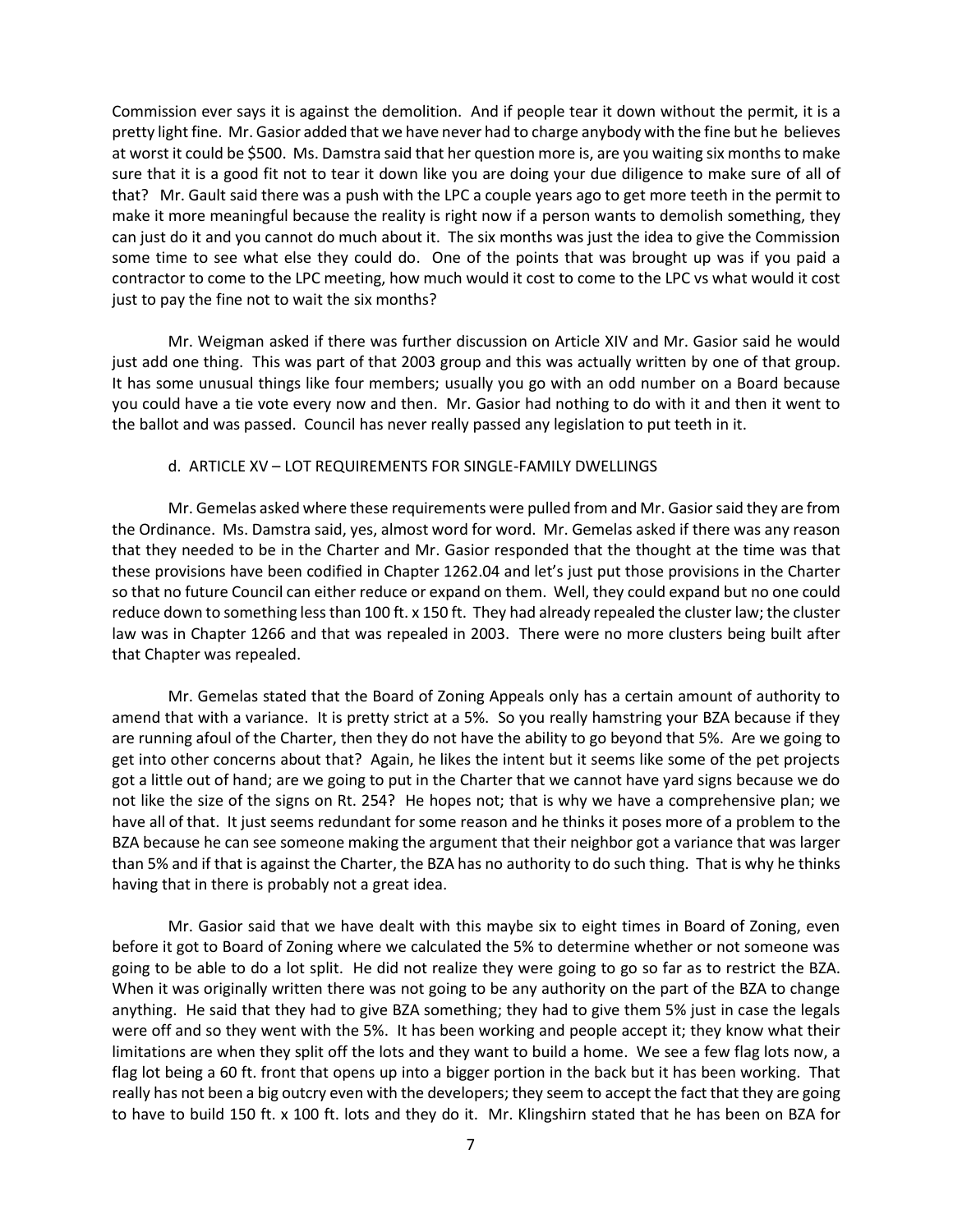quite awhile and they have had a few flag lots and everybody pretty much knows they have to have 15,000 sq. ft. and the frontage is the big thing, it seems, but people do not try to challenge that. Mr. Gasior pointed out that this provision was not presented to a Charter Review Commission; this went from City Council to the ballot.

Ms. Damstra stated that 15,000 sq. ft. is a little over one third of an acre and she asked who is enforcing that? Has that really been happening since 2011? She just did a quick search because she thought that seemed like a pretty big lot size, and looking at the Lorain County Auditor's website, there are many houses that have been built since this time on a tenth of an acre or a quarter of an acre. Mr. Gasior said that there were already platted cluster subdivisions that were allowed to go forward without having to abide by this and there were lots of record. Any lot of record that exists in the City does not have to abide by this. But any new lot splits that occurred after 11/8/11 had to abide by this. So if the land was already platted, if a subdivision had six phases and they had already been to phase 4 and they were coming in with phases 5 and 6, they were allowed to continue on. Ms. Damstra asked, so if it changes on the ordinance, does it change in the Charter? Mr. Gasior said, no, the fact that it is in the Charter means that Council cannot change it; the voters have to change it. And that is why they put it there, to not allow Council the opportunity to reduce it. It can be cumbersome; if you are an urban planner and you are thinking about how to be creative with land use and you want to try to do some sort of a mixed use development, you are handcuffed by this provision. But we are not in a position where we are at full build-out and there are only a couple pieces of land that we want to try to get creative and develop and are hamstrung by a provision like this. He said so he thinks it is not hurting anybody.

## MOTION TO APPROVE THE ORDINANCE LANGUAGE OF AMENDING ARTICLE IV, SECTION 12, POSTING PLACES, AND SEND IT TO CITY COUNCIL FOR PLACEMENT ON THE BALLOT

(Per the Ordinance, the language reads as follows: "All ordinances, resolutions, statements, orders, proclamations and reports required by law or by this Charter or by ordinance to be published or posted, shall be published or posted electronically and at City Hall for a period of not less than fifteen (15) days prior to the taking of effect thereof. An emergency ordinance or resolution shall also be published or posted as aforesaid, but said requirement shall not postpone the immediate taking effect thereof, as provided in Section 14 of this Article. Council may, by appropriate legislative action, designate additional methods or places for publication.")

A motion was made by Mr. Gault and seconded by Mr. Glick to approve the Ordinance language of amending Article IV, Section 12, Posting Places, and send it to City Council for placement on the ballot, and the discussion was:

Mr. Gemelas stated that it is a little vague in regard to posting electronically. Are we talking about posting on the City's website or what are we planning to use electronically? Mr. Gasior said he thought that was the point, to be vague and call it electronic. It was originally stated that we would post it on the website and someone on the Commission said that term may be something obsolete in 20 years so if we just use the general term "electronically" chances are we will be communicating electronically for the next 50 years and that would give flexibility to Council on how they do it. It may be that someday, someone will hit one button and every citizen in the community gets an email or a text, but it will be electronic. So it will be posted electronically and also at City Hall. If Council chooses to post it in more than those places they can continue to do that and that is the way that he left it.

The vote was: Ms. Ashley, "yes"; Ms. Damstra, "yes"; Mr. Gault, "yes"; Mr. Gemelas, "yes"; Mr. Glick, "yes"; Mr. Mylen, "yes; Ms. Ramirez, "yes"; Mr. Klingshirn, "yes"; Mr. Weigman, "yes".